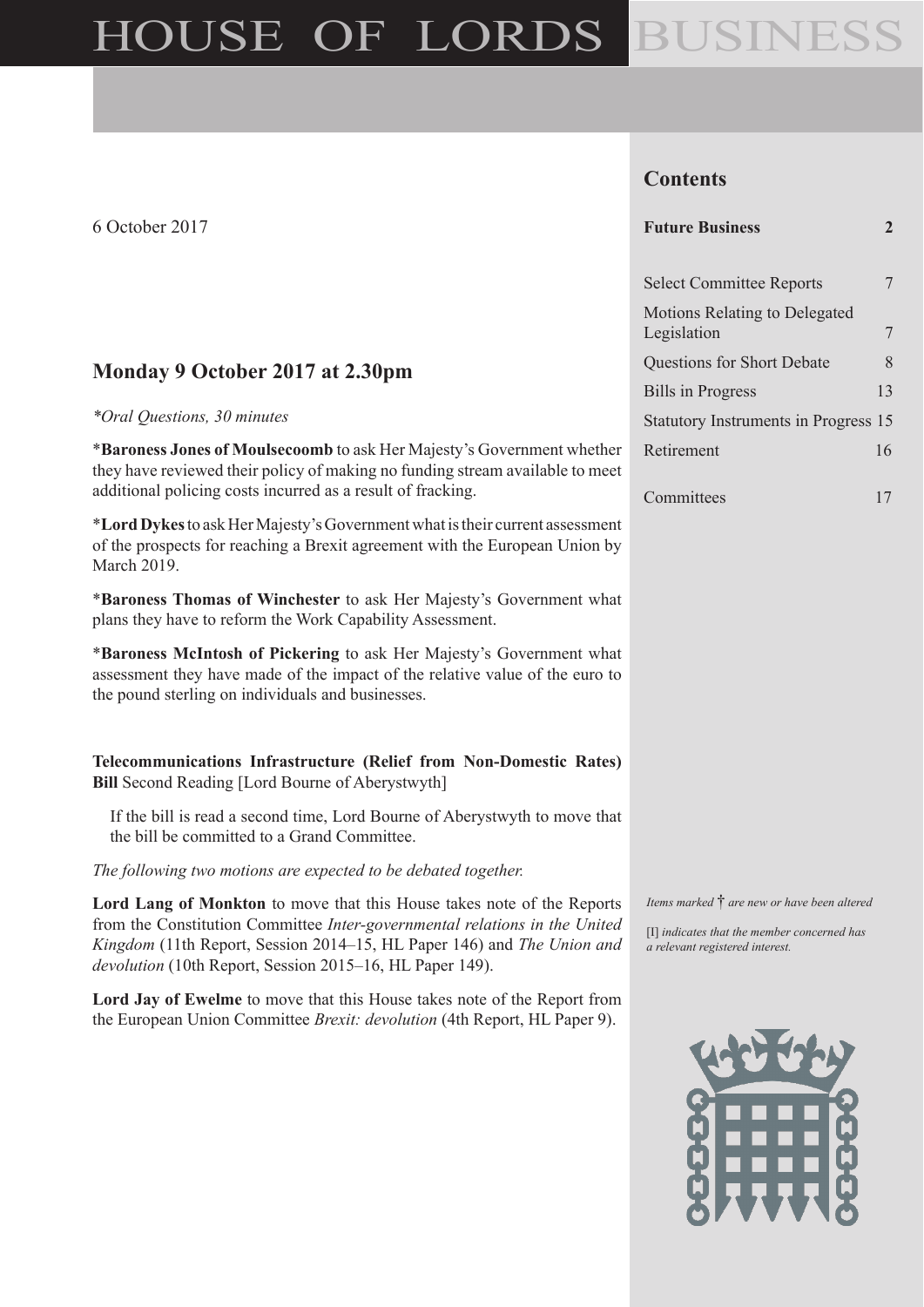# **Future Business**

# **Tuesday 10 October 2017 at 2.30pm**

\***Lord Naseby** to ask Her Majesty's Government whether they intend to undertake an urgent review of the anticipation, preparation, speed of response and chain of command for the United Kingdom's disaster relief operations in the Caribbean, in the light of the United Kingdom's response to Hurricane Irma; and if so, whether they will publish the results and any recommendations for change.

\***Lord Holmes of Richmond** to ask Her Majesty's Government, in the light of the Office for National Statistics' Exit Check data released in August, whether they will consider the removal of international students from the net migration figures.

\***Baroness Royall of Blaisdon** to ask Her Majesty's Government whether they intend to introduce a register of serial stalkers, including perpetrators of domestic abuse.

†\***Baroness Walmsley** to ask Her Majesty's Government what assessment they have made of remarks by the Chief Inspector of Hospitals that the NHS is not fit for the 21st century.

*The motion for the second reading of the Data Protection Bill [HL] is expected to be debated together with the motion in the name of Lord Jay of Ewelme.*

**Data Protection Bill [HL]** Second Reading [Lord Ashton of Hyde]

If the bill is read a second time, Lord Ashton of Hyde to move that the bill be committed to a Committee of the Whole House.

**Lord Jay of Ewelme** to move that this House takes note of the Report from the European Union Committee *Brexit: EU Data Protection Package* (3rd Report, HL Paper 7)

# **Wednesday 11 October 2017 at 3.00pm**

\***Lord Hunt of Kings Heath** to ask Her Majesty's Government how they intend to ensure that the benefits to the United Kingdom arising from European Union students studying at United Kingdom universities will be maintained post-Brexit.

\***Baroness Kinnock of Holyhead** to ask Her Majesty's Government what action they are taking to prevent human rights violations against the Rohingya people in Burma.

\***Lord Storey** to ask Her Majesty's Government whether they plan to strengthen the broadcasting code in relation to smoking on reality TV shows, particularly those aimed at young people.

*Topical oral question. Ballot to be drawn at 1pm on Monday 9 October.* 

**Natural Environment and Rural Communities Act 2006** The Senior Deputy Speaker to move that Lord De Mauley be appointed a member of the Select Committee in place of Baroness Scott of Bybrook, resigned.

#### **Armed Forces (Flexible Working) Bill [HL]** Report [Earl Howe]

**Lord Farmer** to ask Her Majesty's Government what progress they have made in implementing the report from the Farmer Review, *The Importance of Prisoners' Family Ties for Reform: Preventing Reoffending and Reducing Intergenerational Crime*. (*1½ hours*)

## *Grand Committee in the Moses Room at 3.45pm*

**Air Travel Organisers' Licensing Bill** Committee [Lord Callanan]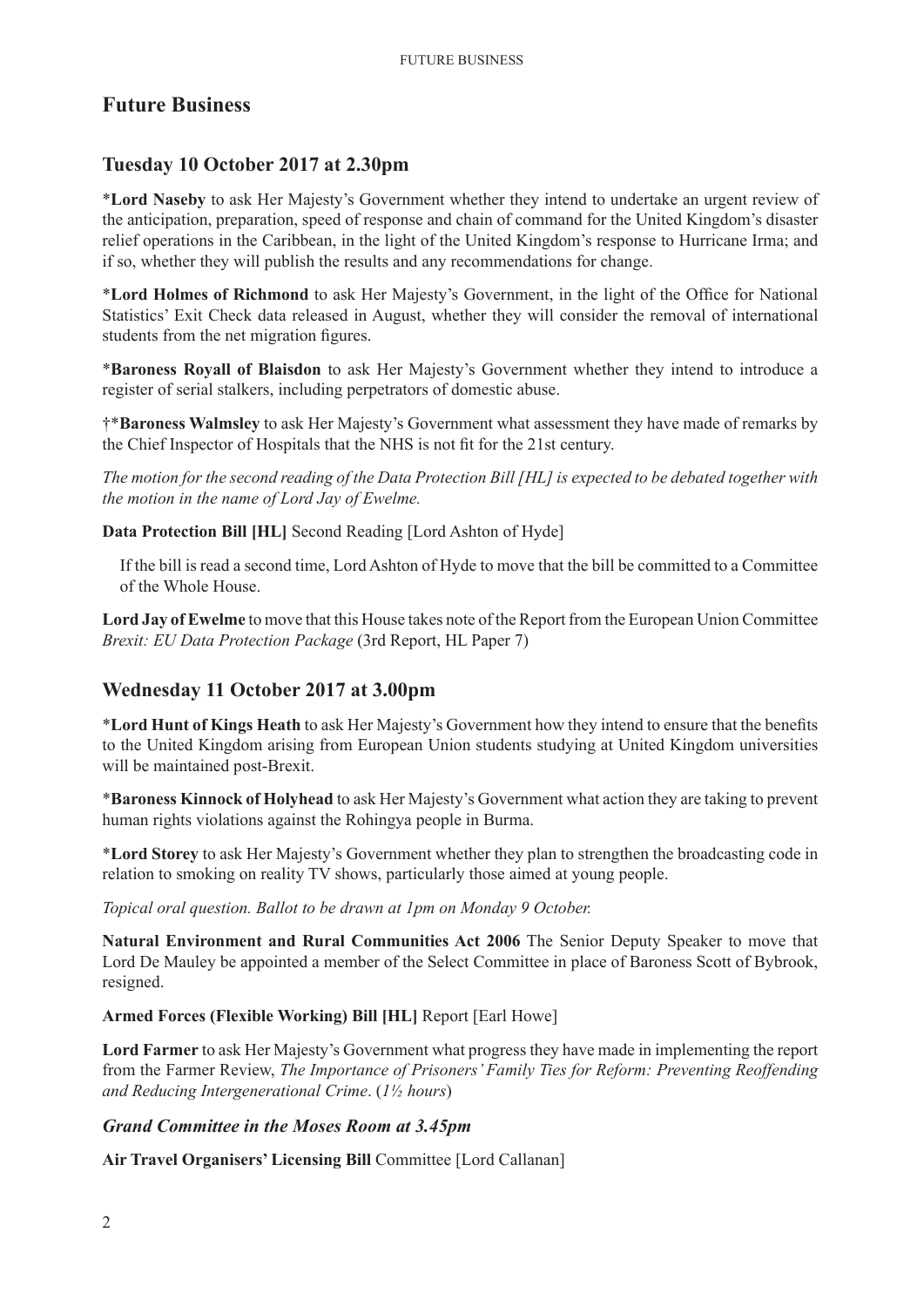## **Thursday 12 October 2017 at 11.00am**

\***Lord Spicer** to ask Her Majesty's Government when they expect to report to Parliament on their negotiations on reaching a financial settlement with the European Union in the Brexit talks.

\***Viscount Hanworth** to ask Her Majesty's Government when they intend to report on the progress of the competition to design a Small Modular Reactor for the United Kingdom.

\***Lord Berkeley** to ask Her Majesty's Government whether they intend to bring forward proposals to create extra capacity on the railways, as outlined in their 2017 manifesto, and if so, when. [I]

*Topical oral question. Ballot to be drawn at 1pm on Tuesday 10 October.*

**Lord Smith of Leigh** to move that this House takes note of the impact of Her Majesty's Government's policies on the availability and affordability of housing.

**Lord Knight of Weymouth** to move that this House takes note of the effect of globalisation, technology and demographic change on the future of work, and of the public policy response to those changes.

**Lord Naseby** to ask Her Majesty's Government what assessment they have made of the progress made by the coalition government of Sri Lanka in meeting the requirements on reconciliation established by the United Nations Human Rights Council. (*1½ hours*)

#### **Monday 16 October 2017 at 2.30pm**

\***Baroness Prosser** to ask Her Majesty's Government what assessment they have made of the process for recent appointments to the Equality and Human Rights Commission.

\***Lord Dubs** to ask Her Majesty's Government what is their estimate of the number of people currently in hospital waiting to be discharged to care homes when places become available.

\***Baroness Kennedy of Cradley** to ask Her Majesty's Government what assessment they have made of the effectiveness of slavery and human trafficking statements in reducing slavery in supply chains.

\***Lord Wallace of Saltaire** to ask Her Majesty's Government what steps they are taking to progress devolution to Yorkshire.

**Space Industry Bill [HL]** Committee [Lord Callanan] *1st and 2nd Reports from the Delegated Powers Committee*

**Lord Sharkey** to ask Her Majesty's Government what assessment they have made of the problems that will be faced by the people of Northern Cyprus in the event of the failure of the reunification talks; and what plans they have to assist in resolving any such problems. (*Dinner break business, 1 hour*)

#### **Tuesday 17 October 2017 at 2.30pm**

\***Baroness Thornton** to ask Her Majesty's Government what assistance they have given British American Tobacco in its challenge to the claim for unpaid VAT brought by the government of Bangladesh.

\***Lord Kennedy of Southwark** to ask Her Majesty's Government what percentage of the United Kingdom population own their home either outright or with a mortgage; and what assessment they have made of whether this figure may increase or decrease in future.

\***Baroness Warsi** to ask Her Majesty's Government whether they have a definition of Islamophobia; and, if so, what it is.

**Lord Best** to move that this House takes note of the Report from the Communications Committee *A privatised future for Channel 4?* (1st Report, Session 2016–17, HL Paper 17).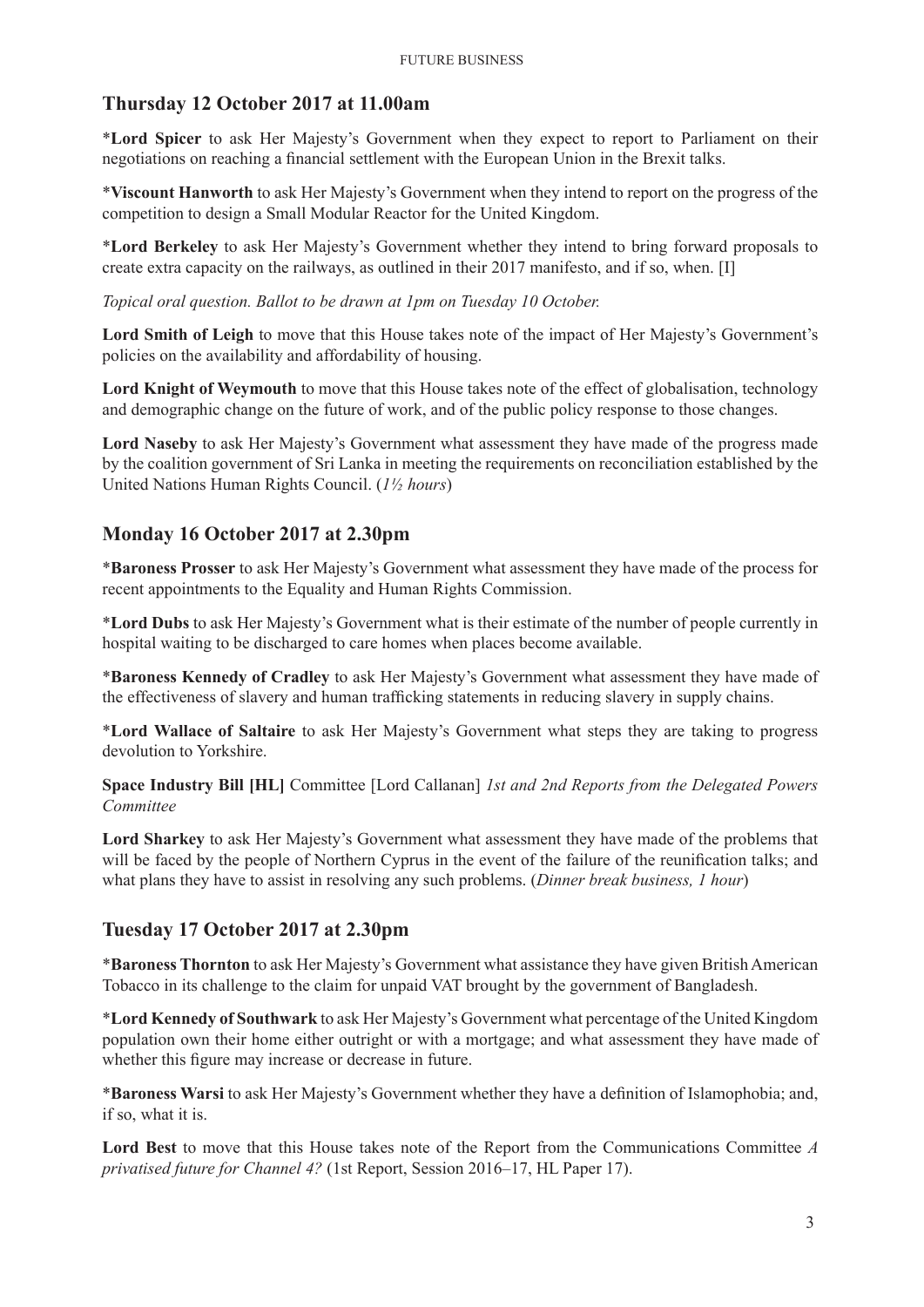*The following two motions are expected to be debated together.*

**Lord Teverson** to move that this House takes note of the Report from the European Union Committee *Brexit: agriculture* (20th Report, Session 2016–17, HL Paper 169).

**Lord Teverson** to move that this House takes note of the Report from the European Union Committee *Brexit: farm animal welfare* (5th Report, HL Paper 15).

**The Earl of Selborne** to move that this House takes note of the Report from the Science and Technology Committee *Nuclear research and technology: Breaking the cycle of indecision* (3rd Report, Session 2016– 17, HL Paper 160).

# **Wednesday 18 October 2017 at 3.00pm**

\***Baroness Neville-Rolfe** to ask Her Majesty's Government whether they intend to take any steps to improve the product recall system; and if so, whether they intend introduce a time limit for replacing tumble driers recalled due to safety concerns.

\***Lord Low of Dalston** to ask Her Majesty's Government when they expect to report the outcome of the consultation on the introduction of medical examiners and reforms to death certification launched in March 2016; and whether they still intend to introduce those reforms in 2018.

\***Baroness Quin** to ask Her Majesty's Government what discussions they have had with the creative industries regarding Brexit. [I]

*It is expected that the Committee stage of the Space Industry Bill [HL] will continue.*

## **Thursday 19 October 2017 at 11.00am**

\***Lord Hain** to ask Her Majesty's Government what action they are taking to prevent money laundering through British banks by families and businesspeople linked to the government of South Africa.

\***Baroness Donaghy** to ask Her Majesty's Government what is their estimate of the number of households in fuel poverty; and what action they intend to take to reduce that number.

\***Lord Green of Deddington** to ask Her Majesty's Government, further to the Written Answer by Lord Ahmad of Wimbledon on 20 September (HL1251), how much of the nearly £200 million provided to moderate opposition groups in Syria was for political support; and what was the nature of that assistance.

†**Lord Greaves** to move that this House takes note of the future availability of resources for the provision of District Council services in two-tier areas. (*Balloted Debate, 2½ hours)*

†*Topical Question for Short Debate. Ballot opens at 10am on Monday 9 October, to be drawn at 12 noon on Tuesday 10 October.*

†**Lord Black of Brentwood** to move that this House takes note of the centenary of the Battle of Passchendaele and of Her Majesty's Government's plans to commemorate it. (*Balloted Debate, 2½ hours)*

## **Monday 23 October 2017 at 2.30pm**

\***Lord Haskel** to ask Her Majesty's Government what steps they are taking to deal with the concerns of the Money Advice Service and the Financial Conduct Authority about the level of consumer and personal debt in the United Kingdom.

\***Lord Crisp** to ask Her Majesty's Government what is their response to the life science industrial strategy, published on 30 August, with regard to its findings on making the United Kingdom the best place for life sciences businesses to grow and on collaboration with the National Health Service.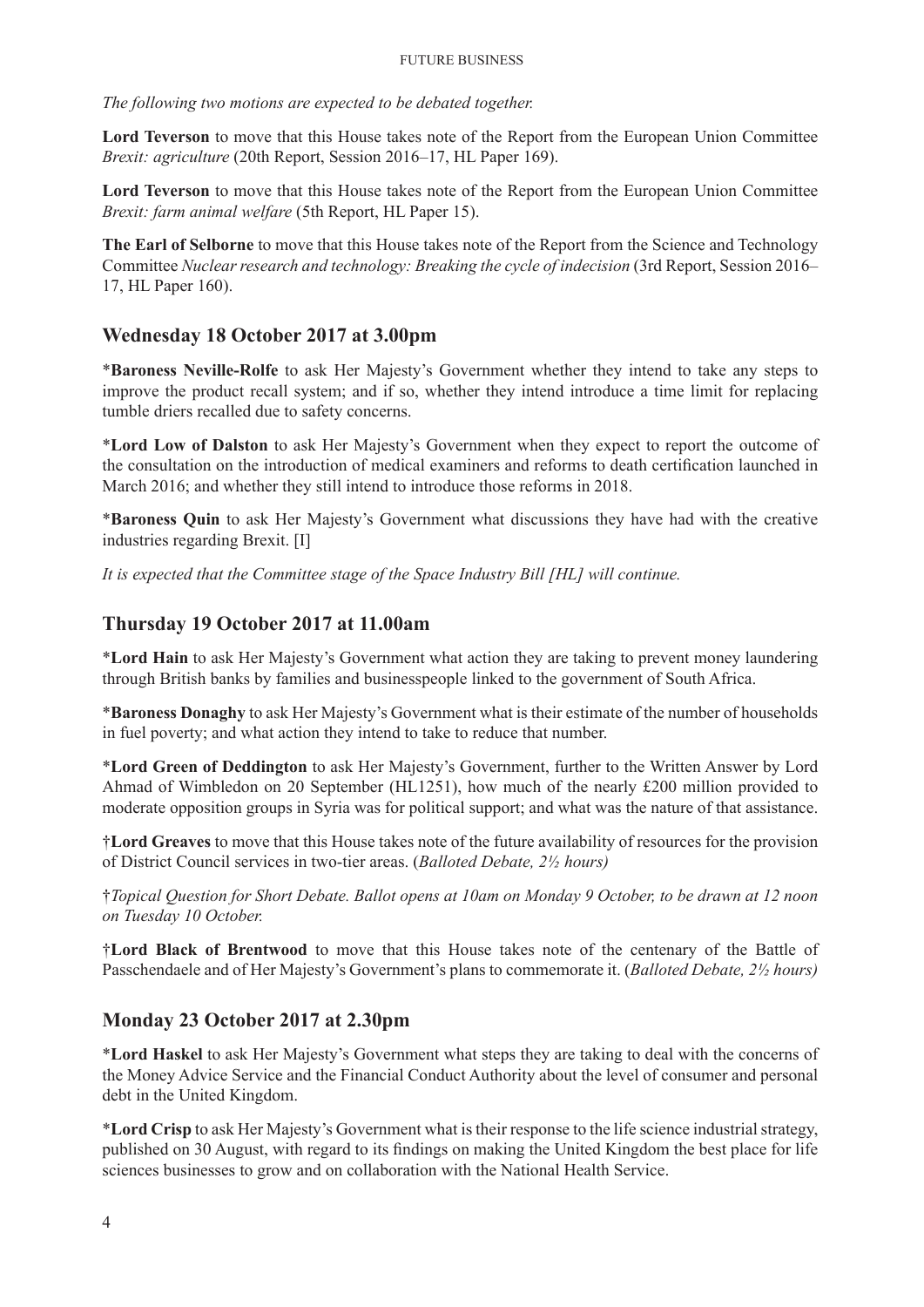\***Lord Morris of Aberavon** to ask Her Majesty's Government, further to the answer by Earl Howe on 5 September (HL Deb, col 1828), what further consideration they have given to reviewing the Armed Forces Act 2006 to deal with serious offences committed by members of the armed forces.

†\***Lord Roberts of Llandudno** to ask Her Majesty's Government what assessment they have made of whether banks and building societies are able to undertake immigration checks on approximately 70 million United Kingdom bank accounts as required by the Immigration Act 2016.

*It is expected that the Committee stage of the Space Industry Bill [HL] will continue, and that it will conclude.*

# **Tuesday 24 October 2017 at 2.30pm**

\***Lord Allen of Kensington** to ask Her Majesty's Government what plans they have to increase the current penalties, including custodial sentences, for animal welfare offences in England to bring them into line with the European average.

\***Lord Rennard** to ask Her Majesty's Government whether it remains their policy to reduce the number of MPs to 600 in accordance with the Parliamentary Voting and Constituencies Act 2011.

\***Lord Foulkes of Cumnock** to ask Her Majesty's Government what discussions they have had with the devolved administrations regarding Brexit.

# **Wednesday 25 October 2017 at 3.00pm**

\***Baroness Afshar** to ask Her Majesty's Government what assessment they have made of the impact of official announcements relating to terrorism focussing on the perpetrator's creed rather than the crime committed; and whether any such assessment has informed their practice in such cases.

\***Lord Trefgarne** to ask Her Majesty's Government what steps they propose to take to protect members of the armed forces from repeated inquiries into the same incident.

\***Lord Grocott** to ask Her Majesty's Government what is their assessment of the legislative arrangements giving rise to the Register of Hereditary Peers who wish to stand for election to the House of Lords.

## **Thursday 26 October 2017 at 11.00am**

\***Lord Clark of Windermere** to ask Her Majesty's Government what plans they have to increase staffing levels in the National Health Service to meet anticipated demand during the forthcoming winter period.

\***Lord Triesman** to ask Her Majesty's Government, in the light of the recent meeting of the United Nations General Assembly, what assessment they have made of how the United Kingdom and fellow permanent members of the Security Council can improve the sharing of analysis and co-ordination with allies to ensure enhanced security.

\***Lord Harris of Haringey** to ask Her Majesty's Government what assessment they have made of the sustainability of the current level of funding available for police forces in England and Wales.

## **Monday 30 October 2017 at 2.30pm**

\***Baroness Wheeler** to ask Her Majesty's Government what preparations are being made to deal with the anticipated rise in flu cases this winter.

\***Baroness Jones of Whitchurch** to ask Her Majesty's Government what assessment they have made of the availability of resources for the support and maintenance of public parks in the United Kingdom.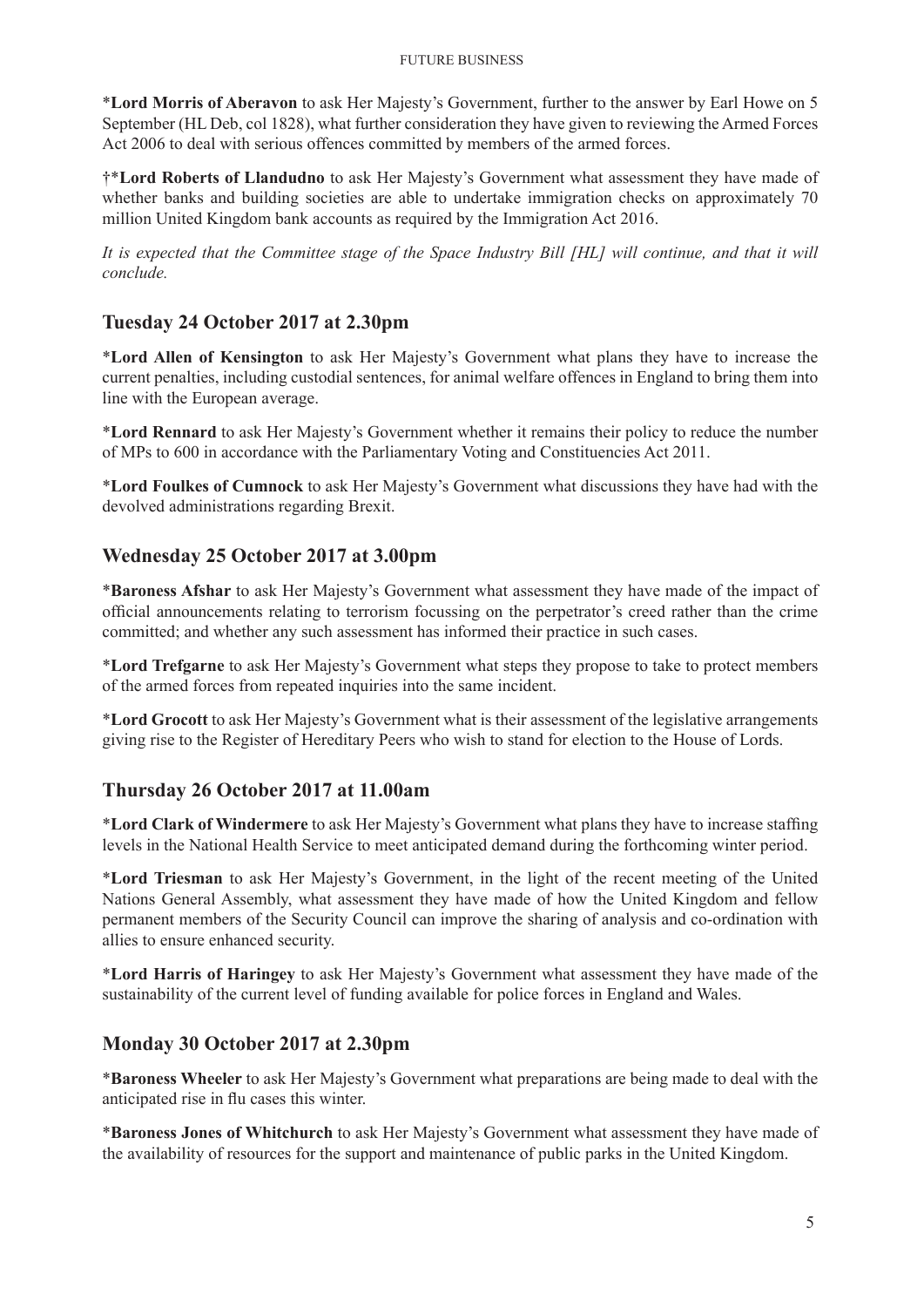\***Baroness Lister of Burtersett** to ask Her Majesty's Government what is their assessment of the impact of the benefit rate freeze, in the light of the higher rate of inflation than that anticipated in the original impact assessment.

\***Baroness Walmsley** to ask Her Majesty's Government what action they are taking to ensure that children and young people can obtain timely access to Child and Adolescent Mental Health Services.

# **Tuesday 31 October 2017 at 2.30pm**

†\***Lord Ramsbotham** to ask Her Majesty's Government when the review of probation contracts, due for completion in April this year, will be published.

†\***Baroness Hayter of Kentish Town** to ask Her Majesty's Government whether they are planning to introduce legislation to require letting agents to join a registration scheme.

†\***Lord Hylton** to ask Her Majesty's Government which issues in their negotiations with the European Union have major or significant implications for women; how they plan to address those issues; and whether they intend to increase the proportion of women among their negotiators.

# **Wednesday 1 November 2017 at 3.00pm**

†\***Lord Collins of Highbury** to ask Her Majesty's Government, further to the answer by Lord Bates on 3 July (HL Deb, col 670), whether they have concluded their consultation on changing the rules relating to overseas development assistance; and if so, what conclusions they have reached.

†\***Baroness Smith of Basildon** to ask Her Majesty's Government how many 999 calls were made to the South East Coast Ambulance Service on 23 September to which no ambulance was sent; and what was the average waiting time for ambulance attendance on that day in that area.

## **Thursday 2 November 2017 at 11.00am**

†\***Baroness McDonagh** to ask Her Majesty's Government how the £5 million public fund celebrating the centenary of women acquiring the vote has been allocated.

†\***Baroness Gardner of Parkes** to ask Her Majesty's Government whether they have plans to support the return of residential properties, presently let on a short-term basis, to the long-term housing rental market, particularly in London

†\***Lord Faulkner of Worcester** to ask Her Majesty's Government what assessment they have made of the effectiveness and enforcement of the Scrap Metal Dealers Act 2013.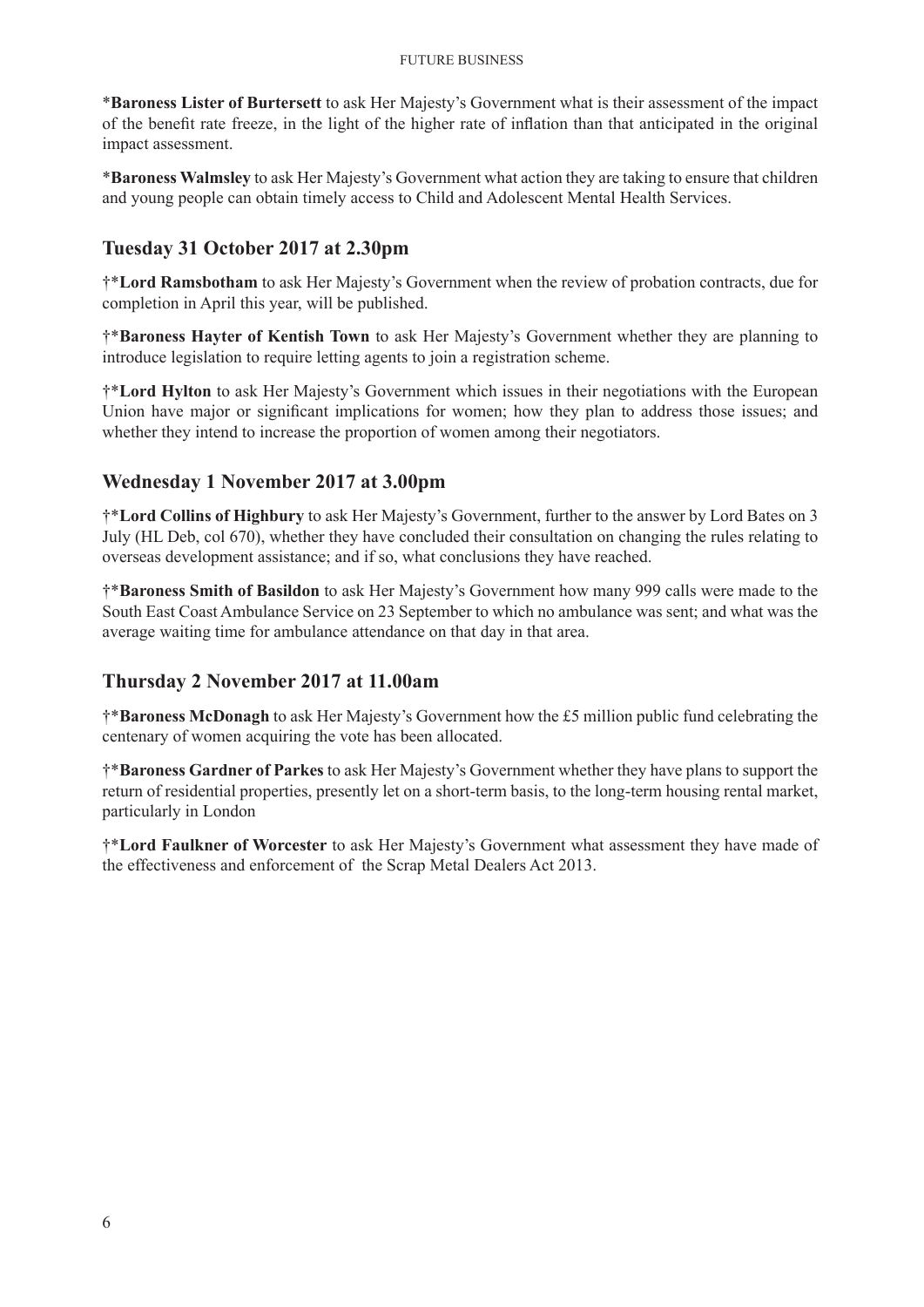# **Motions for Balloted Debate**

*Ballot on 2 November for debate on 23 November. Time limit 2½ hours.*

# **Select Committee Reports**

*The date on which the report was published is in italics.*

**Baroness Kennedy of The Shaws** to move that this House takes note of the Report from the European Union Committee *Brexit: justice for families, individuals and businesses?* (17th Report, Session 2016–17, HL Paper 134) *20 March*

**Lord Whitty** to move that this House takes note of the Report from the European Union Committee *Brexit: trade in non-financial services* (18th Report, Session 2016–17, HL Paper 135) *22 March*

**Lord Boswell of Aynho** to move that this House takes note of the Report from the European Union Committee *Brexit: the Crown Dependencies* (19th Report, Session 2016–17, HL Paper 136) *23 March*

**Baroness Tyler of Enfield** to move that this House takes note of the Report from the Select Committee on Financial Exclusion *Tackling Financial Exclusion: A country that works for everyone?* (Session 2016–17, HL Paper 132) *25 March*

**Baroness McIntosh of Pickering** to move that this House takes note of the Report from the Select Committee on the Licensing Act 2003 *The Licensing Act 2003: post-legislative scrutiny* (Session 2016– 17, HL Paper 146) *4 April*

**Lord Patel** to move that this House takes note of the Report from the Select Committee on the Longterm Sustainability of the NHS *The Long-term Sustainability of the NHS and Adult Social Care* (Session 2016–17, HL Paper 151) *5 April*

**Baroness Pitkeathley** to move that this House takes note of the Report from the Select Committee on Charities *Stronger charities for a stronger society* (Session 2016–17, HL Paper 133) *26 March*

**Lord Forsyth of Drumlean** to move that this House takes note of the Report from the Economic Affairs Committee *Brexit and the Labour Market* (1st Report, HL Paper 11) *21 July*

# **Motions Relating to Delegated Legislation**

**Lord Kirkwood of Kirkhope** to move that this House regrets that the Universal Credit (Housing Costs Element for Claimants Aged 18 to 21) (Amendment) Regulations 2017 have been published without the guidance which will be key to understanding how the legislation will work in practice (SI 2017/252). *28th Report from the Secondary Legislation Scrutiny Committee, Session 2016–17*

**Lord German** to move that this House regrets that the Social Security Benefit Up-rating Regulations 2017 do not take account of the impact of leaving the European Union on the state pensions of United Kingdom citizens living in the European Union (SI 2017/349).

Lord Hodgson of Astley Abbotts to move that this House regrets that the Universal Credit (Tenant Incentive Scheme) Amendment Regulations 2017 may disadvantage some of the poorest members of society (SI 2017/427). *31st Report from the Secondary Legislation Scrutiny Committee, Session 2016–17*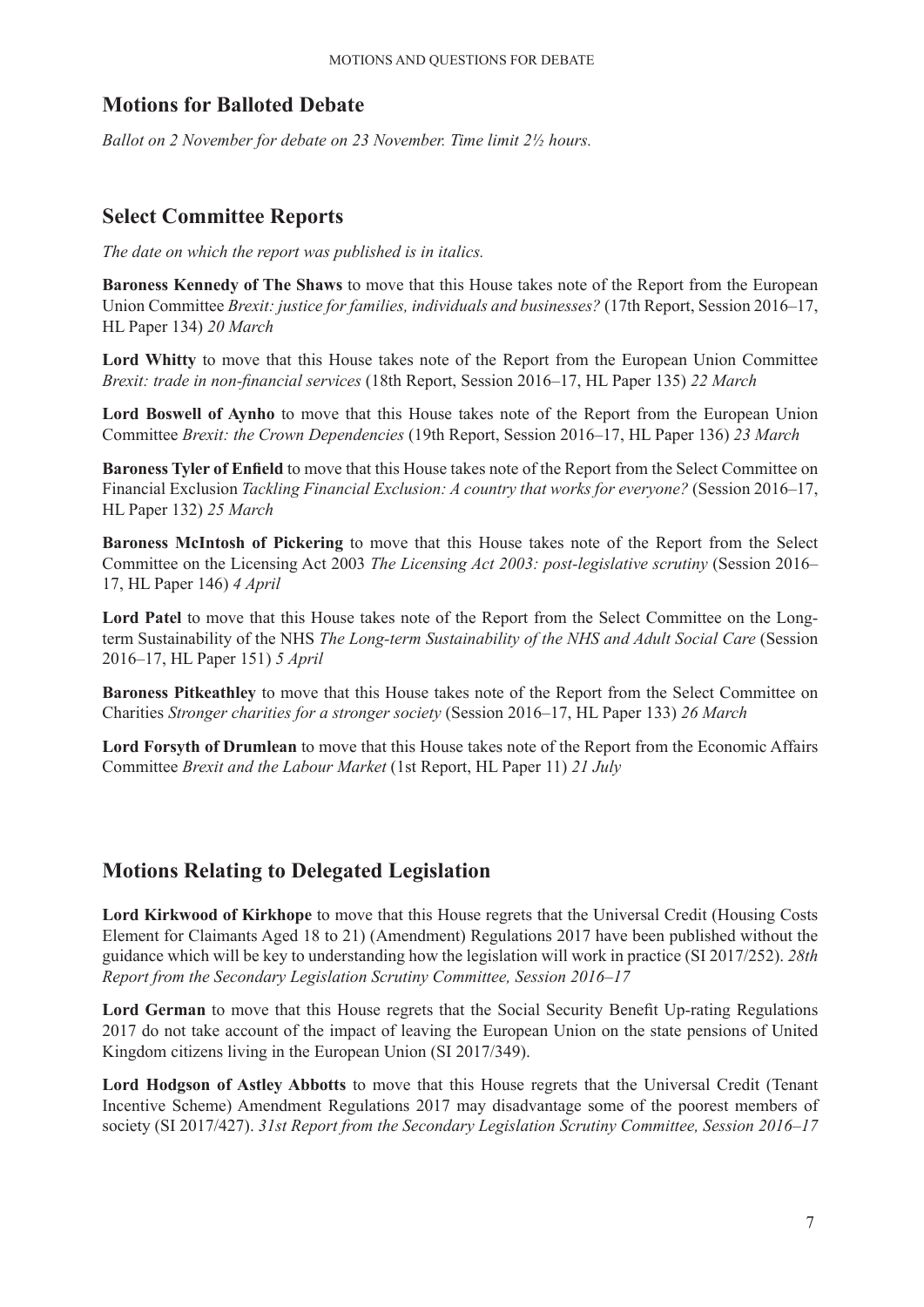**Lord Hunt of Kings Heath** to move that this House regrets that the National Health Service (Pharmaceutical and Local Pharmaceutical Services) (Amendment) Regulations 2017, in delaying the review of the regulations governing the provision of community pharmaceutical services, do not prevent the closure of community pharmacies resulting from the budget cuts in 2016–17 and 2017–18 and changes to the way the funding is distributed (SI 2017/709).

**Lord Tunnicliffe** to move that this House regrets that Her Majesty's Government has introduced the Money Laundering, Terrorist Financing and Transfer of Funds (Information on the Payer) Regulations 2017, the Information about People with Significant Control (Amendment) Regulations 2017 and the Scottish Partnerships (Register of People with Significant Control) Regulations 2017 without sufficient assessment of the effectiveness and value for money of the bureaucratic process proposed; and notes, with approval, that the Secondary Legislation Select Committee has questioned "the seriousness with which the Government view the process of scrutiny of secondary legislation" (SIs 2017/692, 2017/693 and 2017/684). *2nd Report from the Secondary Legislation Scrutiny Committee*

**Lord Rosser** to move that this House takes note of the Criminal Justice (European Investigation Order) Regulations 2017 (SI 2017/730). *4th Report from the Secondary Legislation Scrutiny Committee*

**Lord McAvoy** to move that this House regrets that Her Majesty's Government has introduced the Social Security (Restrictions on Amounts for Children and Qualifying Young Persons) (Amendment) Regulations (Northern Ireland) 2017 without proper consideration of the impact of the disclosure requirements in section 5 of the Criminal Law Act (Northern Ireland) 1967, and the effect this policy will have on women in Northern Ireland who are in a position to disclose personal information and third parties who may facilitate a disclosure; and notes, with concern, that the regulations have been introduced at a time when a serving Northern Ireland Executive has not been established (SR 2017/79). *1st Report from the Secondary Legislation Scrutiny Committee*

# **Questions for Short Debate**

*Time limit 1 hour or 1½ hours.*

**Lord Chidgey** to ask Her Majesty's Government whether they will ensure that the programme for the Commonwealth Summit in London in 2018 includes a People's Forum and a Parliamentary Forum, the outcomes of which are recorded in the final communiqué, as has been the case for similar summits in the past. (*21 June*)

**Lord Patel** to ask Her Majesty's Government what plans they have for making their science and innovation strategy an effective part of their industrial strategy. (*21 June*)

Lord Blencathra to ask Her Majesty's Government what action they are taking to combat genocide of Christians. (*21 June*)

**Baroness Kennedy of The Shaws** to ask Her Majesty's Government what steps they will take to improve the earnings, rights and employment protections of care workers. (*21 June*)

**Baroness Hayman** to ask Her Majesty's Government what assessment they have made of progress in the recovery of Sierra Leone from the effect of the Ebola outbreak; and what assistance they are offering the government of Sierra Leone in the recovery effort. (*21 June*)

**Lord Dubs** to ask Her Majesty's Government what are their plans for the future of hospitals in West London, particularly in relation to their proposals to sell off much of the site of the existing Charing Cross hospital. (*21 June*)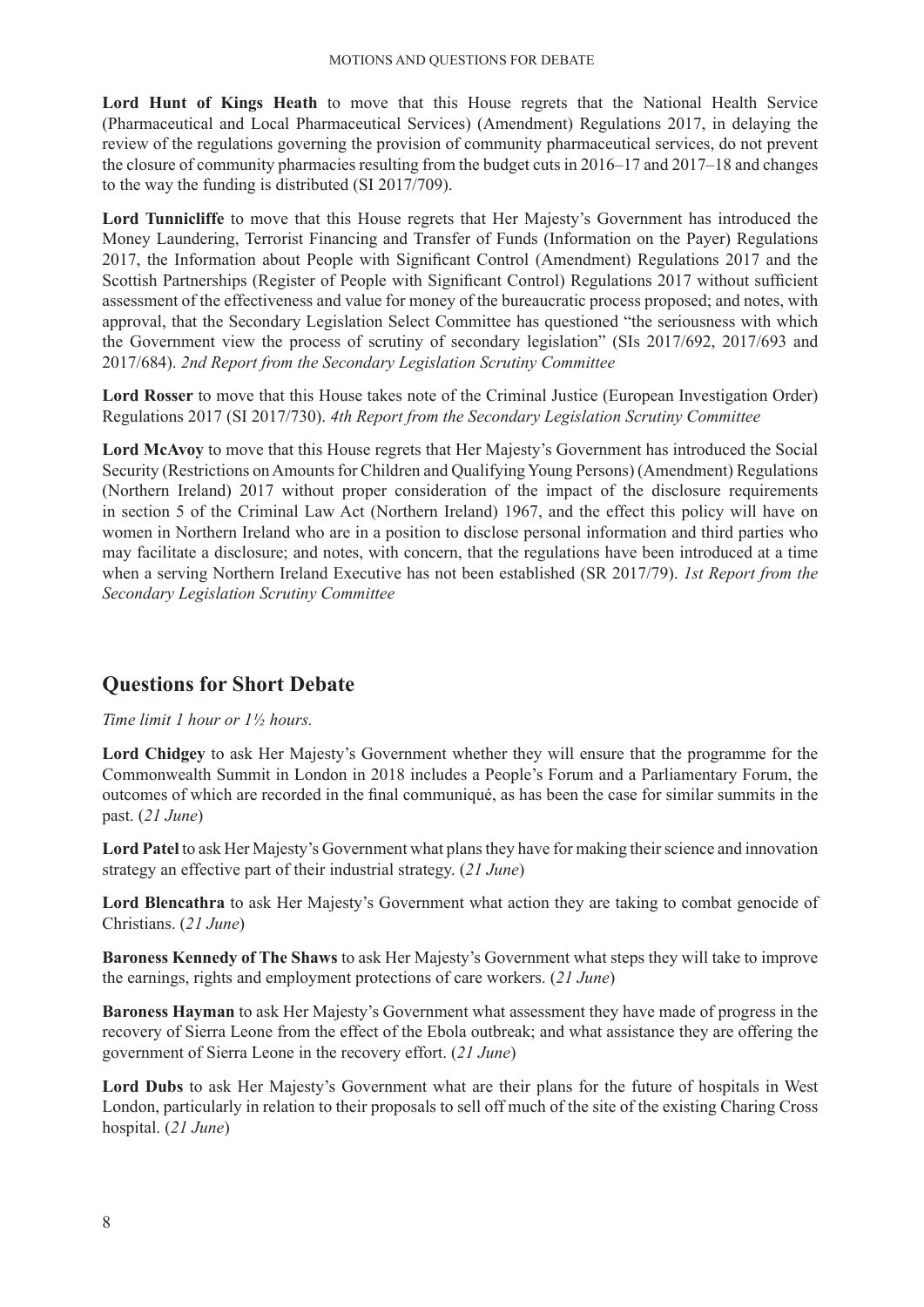**Lord Pearson of Rannoch** to ask Her Majesty's Government whether, as part of their strategy against Islamist terrorism, they will encourage UK Muslim leaders to re-examine the Muslim tenets of abrogation, Taqiyya and Al Hijra. (*21 June*)

**Baroness Scott of Needham Market** to ask Her Majesty's Government whether they will further consider transitional arrangements for state pension provision for women born in the 1950s. (*21 June*)

**The Lord Bishop of St Albans** to ask Her Majesty's Government what is their assessment of the risks posed by current levels of household debt in the United Kingdom. (*21 June*)

**Lord Morris of Aberavon** to ask Her Majesty's Government whether they have any plans to set up a widely drawn working party, using the expertise of Treasury counsel, into the working of section 42 of the Armed Forces Act 2006. (*21 June*)

**Baroness Cox** to ask Her Majesty's Government what is their assessment of recent developments in Sudan and South Sudan. (*21 June*)

**The Earl of Sandwich** to ask Her Majesty's Government what support they intend to provide to the least developed countries in relation to any adverse effects resulting from Brexit. (*21 June*)

**Baroness Randerson** to ask Her Majesty's Government what measures they intend to take to improve the reliability of railway services. (*21 June*)

**Lord Boateng** to ask Her Majesty's Government what progress they have made in improving mental health services for people from black and ethnic minority communities. (*21 June*)

**Baroness Armstrong of Hill Top** to ask Her Majesty's Government what action they are taking to promote the importance of volunteering. (*21 June*)

**Lord Hunt of Kings Heath** to ask Her Majesty's Government what plans they have to develop a strategy for improving the standards of wound care in the NHS. (*21 June*)

**Lord Bird** to ask Her Majesty's Government what new resources and strategies they will implement to ensure that every child has the opportunity to attend a good school and that all schools are fairly funded, as announced in the Queen's Speech. (*21 June*)

**Lord Harries of Pentregarth** to ask Her Majesty's Government what assessment they have made of the need for greater religious literacy in our national life. (*21 June*)

**Lord Empey** to ask Her Majesty's Government whether they are planning to review the operation of the Memorandum of Understanding with the devolved administrations. (*21 June*)

**The Lord Bishop of Coventry** to ask Her Majesty's Government what is their post-conflict strategy for protecting the rights of religious and ethnic minorities in Iraq. (*21 June*)

**Lord Burnett** to ask Her Majesty's Government what assessment they have made of the future of the Royal Marines. (*21 June*) [I]

**The Earl of Clancarty** to ask Her Majesty's Government what steps they are taking to support the contemporary practice of the arts, including music, drama, dance and the visual arts. (*21 June*)

**Lord Cameron of Dillington** to ask Her Majesty's Government what steps they are taking to ensure the availability, and sustainable management, of water in developing countries. (*21 June*)

**Lord Tanlaw** to ask Her Majesty's Government what assessment they have made of the possibility of instituting a trial period of permanent British Summer Time or Daylight Saving Time in order to assess what impact this might have on people's quality of life. (*21 June*)

**Lord Cormack** to ask Her Majesty's Government what steps they will take to address problems faced by museums and galleries in England. (*21 June*)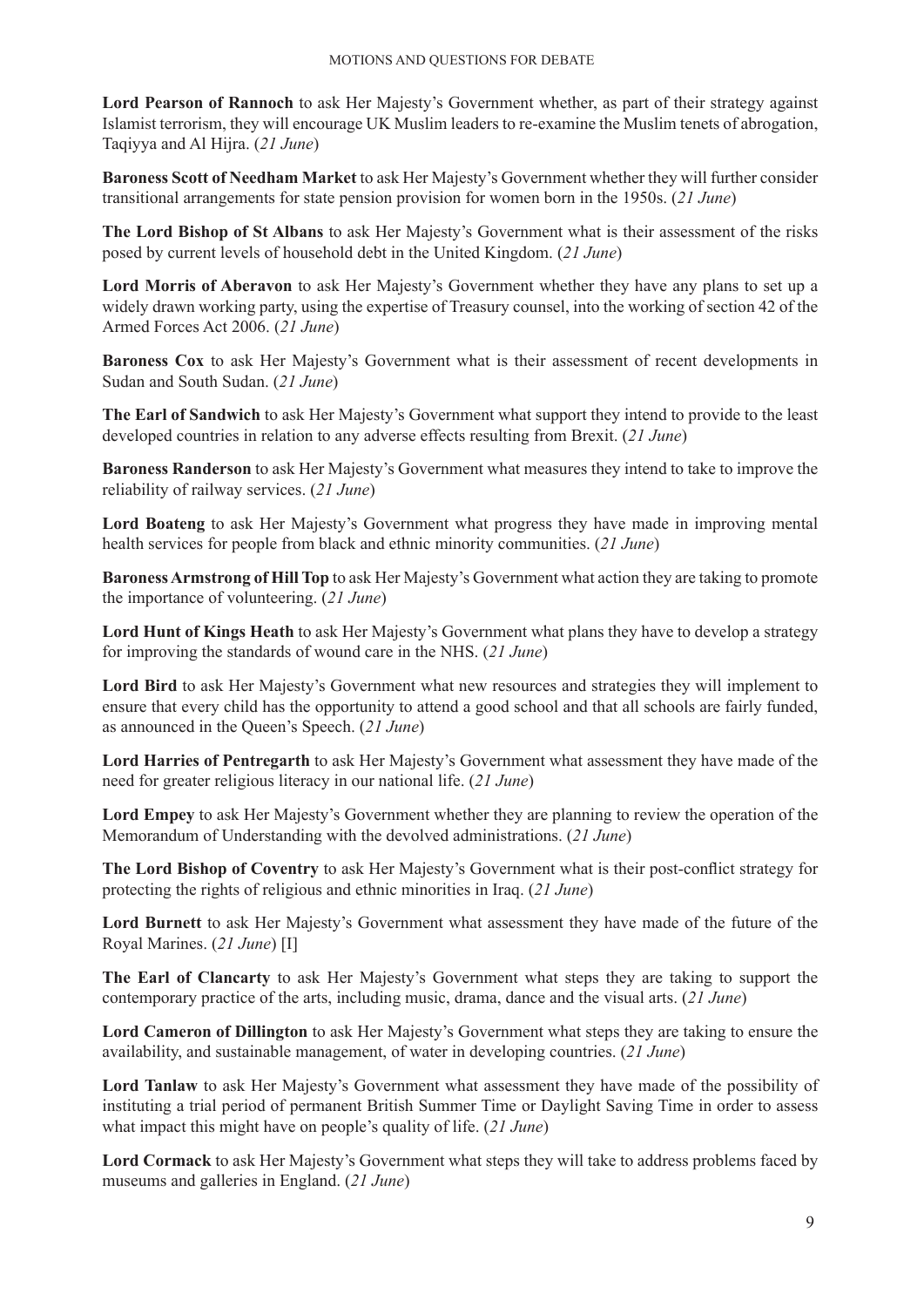**Baroness Neville-Rolfe** to ask Her Majesty's Government how they will ensure that regulation is balanced, cost effective, easy to understand and properly enforced. (*21 June*)

**Lord Storey** to ask Her Majesty's Government what measures they are taking to provide high quality early years education in England. (*21 June*)

**Lord German** to ask Her Majesty's Government what consideration they have given to uprating the pensions of United Kingdom citizens living in the European Union once when the United Kingdom has left the European Union. (*21 June*)

**Baroness Gardner of Parkes** to ask Her Majesty's Government what action they are taking to ensure that children receive regular dental examinations and any necessary treatment. (*21 June*)

**Baroness Miller of Chilthorne Domer** to ask Her Majesty's Government what is their assessment of the outcome of the United Nations Conference to Negotiate a Legally Binding Instrument to Prohibit Nuclear Weapons, Leading to Their Total Elimination, which concluded on 7 July. (*21 June*)

**Lord Lexden** to ask Her Majesty's Government whether they are planning to commemorate the contribution made by Empire and Commonwealth troops during the First World War. (*21 June*)

**Baroness Barker** to ask Her Majesty's Government what steps they are taking to support the development of social enterprises. (*21 June*)

**Lord Loomba** to ask Her Majesty's Government what priority they give to women and girls, including widows, when developing and implementing Department for International Development initiatives and projects. (*21 June*)

**Lord McConnell of Glenscorrodale** to ask Her Majesty's Government what action they will take to protect the interests of children during the Brexit negotiations. (*21 June*)

**Lord Foulkes of Cumnock** to ask Her Majesty's Government whether they intend to discuss with the Royal Household simplifying the ceremony for the State Opening of Parliament. (*21 June*)

**Baroness Howe of Idlicote** to ask Her Majesty's Government what assessment they have made of the challenges faced by parents to keep their children safe online; and what action they are taking to address those challenges. (*21 June*)

**The Countess of Mar** to ask Her Majesty's Government what is the current provision for research, diagnosis, treatment and social support for people with myalgic encephalomyelitis and chronic fatigue syndrome. (*21 June*)

**Baroness Burt of Solihull** to ask Her Majesty's Government how they plan to ensure the protection of equalities and human rights throughout the Brexit process. (*21 June*)

**Lord Black of Brentwood** to ask Her Majesty's Government what action they are taking to promote and improve the welfare of domestic animals. (*21 June*)

**Baroness Quin** to ask Her Majesty's Government what plans they have to ensure systematic and regular consultation in the ongoing Brexit negotiations with British businesses, trade unions, economic interest groups, and the United Kingdom's nations, regions and localities. (*21 June*)

**Baroness Eaton** to ask Her Majesty's Government what action they are taking (1) to ensure that all local authorities provide effective family support outside school, particularly where there are children in need, and (2) to foster the development of family hubs. (*21 June*)

**Baroness Coussins** to ask Her Majesty's Government what assessment they have made of the importance of modern foreign language teaching in schools and universities; and of the impact of the United Kingdom's withdrawal from the European Union on the sustainability of that teaching. (*21 June*)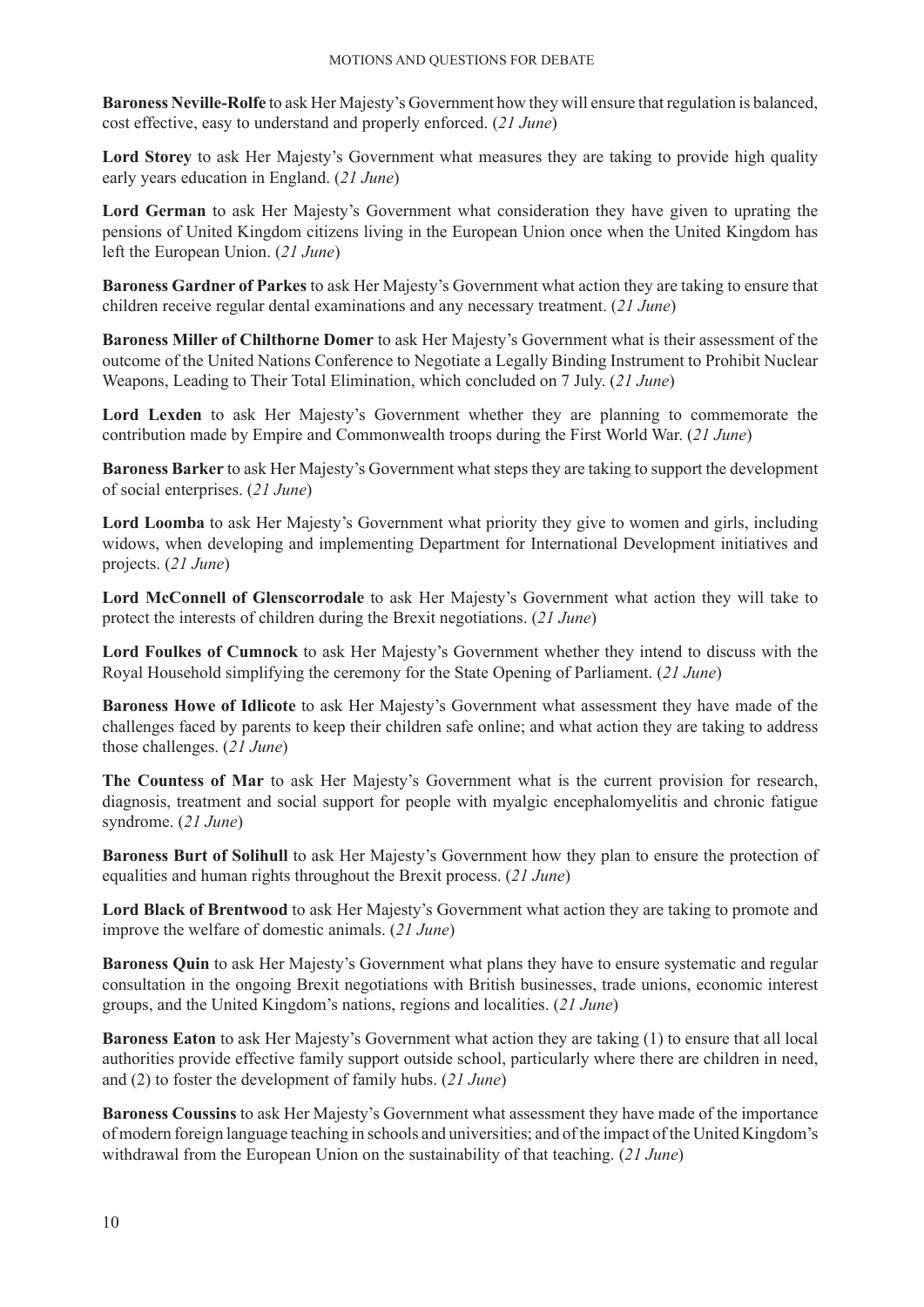**Lord Crisp** to ask Her Majesty's Government what priority they will give to investing in nursing globally, in the light of the impact of such investment on improving health, promoting gender equality and strengthening local economies. (*21 June*)

**Lord Wigley** to ask Her Majesty's Government what steps they are taking to create a mechanism for the ongoing formal involvement of the devolved administrations in discussions about the United Kingdom's Brexit negotiating position. (*21 June*)

**Lord Popat** to ask Her Majesty's Government what progress they are making to increase the export of goods and services to Africa and the Commonwealth. (*21 June*)

**Lord Adonis** to ask Her Majesty's Government whether they plan to introduce legislation to lower the voting age to 16. (*21 June*)

**Baroness Tyler of Enfield** to ask Her Majesty's Government what assessment they have made of the impact of high street bank closures on financial exclusion. (*21 June*)

**Lord Sterling of Plaistow** to ask Her Majesty's Government whether they intend to conduct a full defence review, in the light of the capability of the Armed Forces to meet global defence needs. (*21 June*) [I]

**Lord Lisvane** to ask Her Majesty's Government what their policy is on bringing into force the Easter Act 1928 which fixes the date of Easter. (*21 June*)

**Lord Framlingham** to ask Her Majesty's Government what assessment they have made of the impact on the economy and environment of HS2. (*21 June*)

**Baroness Wheeler** to ask Her Majesty's Government what assessment they have made of the priority given to the reconfiguration and improvement in stroke services under Sustainability and Transformation Plans, and the availability of community support services for stroke recoverers. (*21 June*)

**Lord Harrison** to ask Her Majesty's Government what action they have taken to improve productivity in the economy. (*22 June*)

**Lord Addington** to ask Her Majesty's Government what consideration they have given to reviewing the guidance given to UK Sport about which sports are to receive funding for elite programmes, to take into account the potential growth of grassroots participation. (*22 June*)

**Baroness McIntosh of Pickering** to ask Her Majesty's Government what are their plans for future farm support. (*22 June*)

**Baroness Berridge** to ask Her Majesty's Government what plans they have to celebrate the 70th anniversary in 2018 of the arrival of MV Empire Windrush. (*26 June*)

**Lord Mawson** to ask Her Majesty's Government what steps they intend to take to promote integrated cross-government working to minimise the risk of silo thinking and to promote processes that are fit for a digital society. (*4 July*)

**Lord Mendelsohn** to ask Her Majesty's Government what progress they have made in establishing the role of the Small Business Commissioner; and what further action they are taking to support small and medium-sized enterprises, including tackling the issue of late payments. (*11 July*)

**Lord Carlile of Berriew** to ask Her Majesty's Government, in the light of recent developments in the precision of IVF treatment and analytical techniques, what plans they have to review NHS provision for women who carry the genetic marker for Huntingdon's Disease. (*12 July*)

**Lord Cashman** to ask Her Majesty's Government what are their human rights priorities in the light of Brexit. (*18 July*)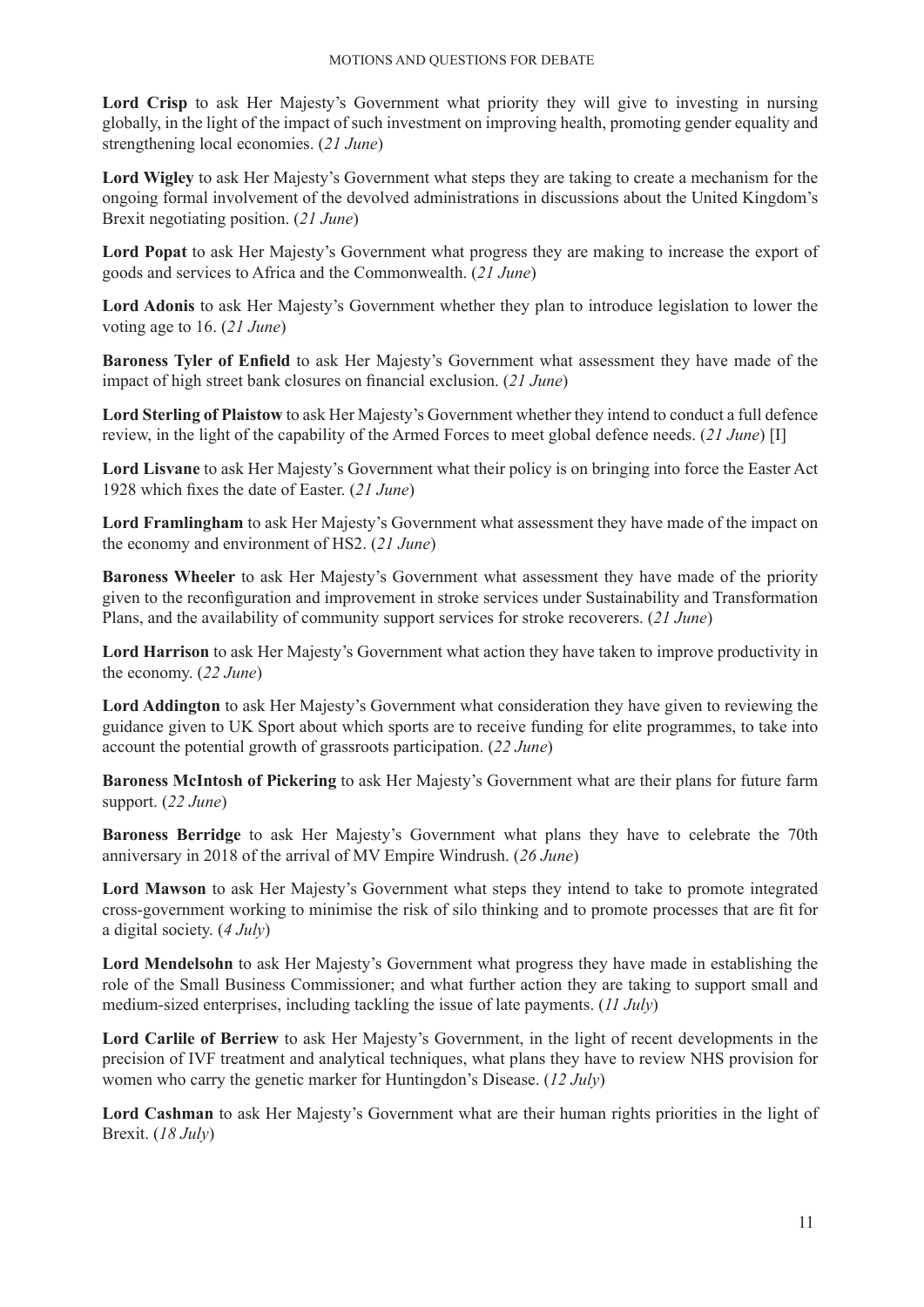**Baroness Farrington of Ribbleton** to ask Her Majesty's Government what plans they have to increase access to nursery education. (*19 July*)

Lord Bassam of Brighton to ask Her Majesty's Government what action they are taking to evaluate innovative cancer treatments and make them available through the National Health Service, and to raise life expectancy for cancer patients. (*20 July*)

**Baroness Jenkin of Kennington** to ask Her Majesty's Government what action they are taking to increase recycling and reduce food waste. (*31 August*)

**Viscount Waverley** to ask Her Majesty's Government what is their current strategy towards relations with Russia. (*5 September*)

**Lord Stevenson of Balmacara** to ask Her Majesty's Government how they intend to ensure that a sustainable independent radio production sector is operating over the period to 2027, with particular reference to maintaining the quality of programming across the BBC and the commercial services, and to ensuring appropriate skills and working conditions. (*8 September*)

**Lord Greaves** to ask Her Majesty's Government whether they have considered extending the 2026 cutoff date for the inclusion of rights of way on the definitive maps in England. (*11 September*)

**Lord Dykes** to ask Her Majesty's Government what steps they will take to resolve issues relating to control of the United Kingdom's borders while retaining an open border with Ireland following the United Kingdom's withdrawal from the European Union. (*11 September*)

**Lord Allen of Kensington** to ask Her Majesty's Government what assessment they have made of the ability of the United Kingdom to make sector-specific trade agreements with other nations, in the event that the United Kingdom leaves the European Union without a trade deal and falls back on World Trade Organisation rules. (*12 September*)

**Lord Scriven** to ask Her Majesty's Government, in the light of the 2016 annual report by the Commissioner for the Retention and Use of Biometric Material, published on 13 September, what assessment they have made of the storage and use by police forces of biometric data and facial images. (*14 September*)

†**Baroness Walmsley** to ask Her Majesty's Government what steps they are taking to address the epidemic of obesity among children and young people. (*6 October*)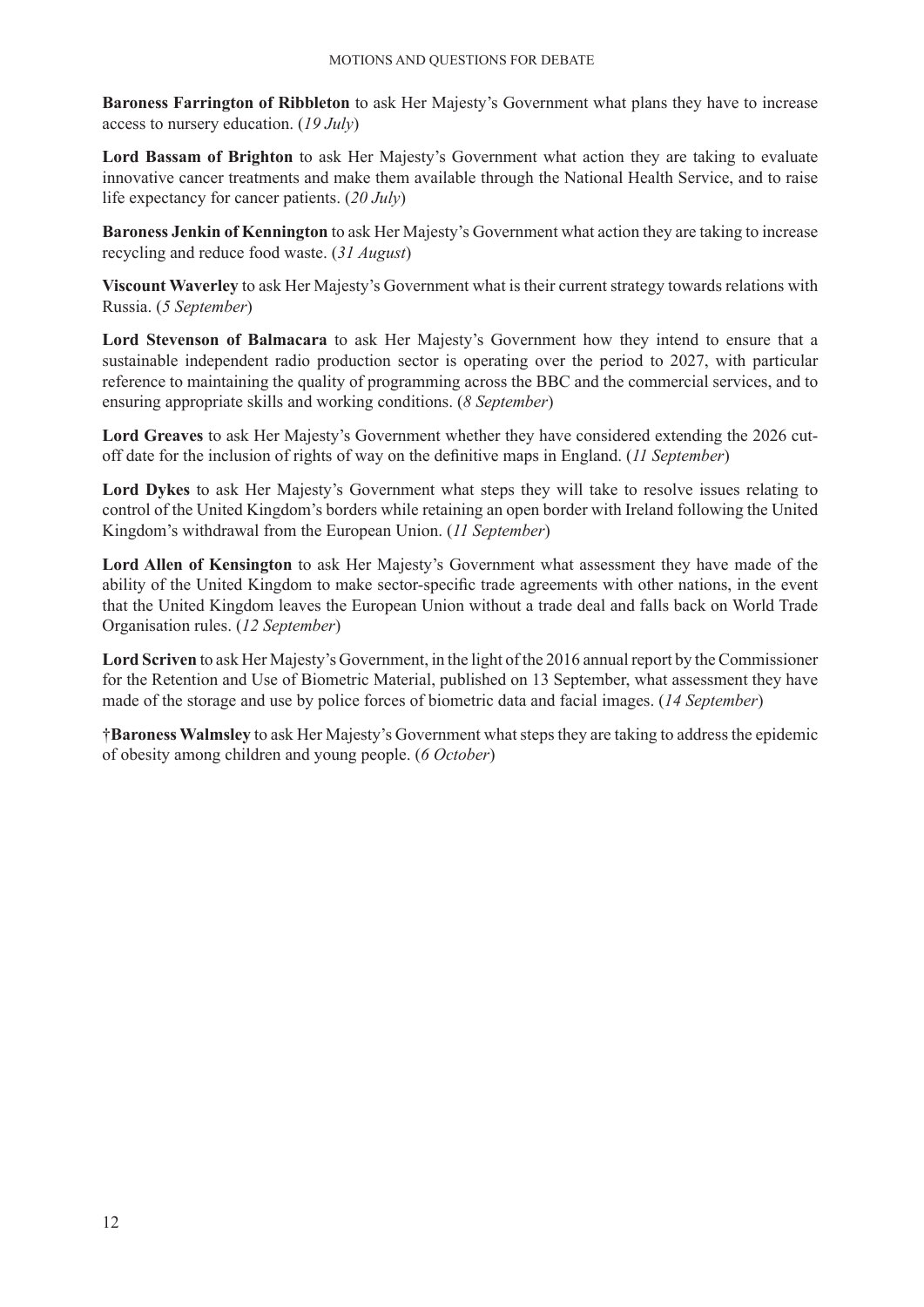# **Bills in Progress**

**Type of Bill To be** 

**considered**

| <b>Waiting for Second Reading</b>                                                            |                  |
|----------------------------------------------------------------------------------------------|------------------|
| Succession to Peerages Bill [HL]                                                             | Private Member's |
| Asset Freezing (Compensation) Bill [HL]                                                      | Private Member's |
| Unpaid Work Experience (Prohibition) Bill [HL]                                               | Private Member's |
| Equality Act 2010 (Amendment) (Disabled Access) Bill [HL]                                    | Private Member's |
| Democratic Political Activity (Funding and Expenditure) Bill<br>[HL]                         | Private Member's |
| Home Education (Duty of Local Authorities) Bill [HL]                                         | Private Member's |
| Refugees (Family Reunion) Bill [HL]                                                          | Private Member's |
| Conscientious Objection (Medical Activities) Bill [HL]                                       | Private Member's |
| House of Lords Bill [HL]                                                                     | Private Member's |
| Creditworthiness Assessment Bill [HL]                                                        | Private Member's |
| Immigration Control (Gross Human Rights Abuses) Bill [HL]                                    | Private Member's |
| Local Government Elections (Referendum) Bill [HL]                                            | Private Member's |
| Registration of Marriage Bill [HL]                                                           | Private Member's |
| Open Skies Agreement (Membership) Bill [HL]                                                  | Private Member's |
| Ecumenical Marriage Bill [HL]                                                                | Private Member's |
| Family Relationships (Impact Assessment and Targets) Bill [HL]                               | Private Member's |
| Criminal Records Bill [HL]                                                                   | Private Member's |
| Bat Habitats Regulation Bill [HL]                                                            | Private Member's |
| Civil Partnership Act 2004 (Amendment) (Sibling Couples) Bill<br>[HL]                        | Private Member's |
| Divorce (Financial Provision) Bill [HL]                                                      | Private Member's |
| Duchy of Cornwall Bill [HL]                                                                  | Private Member's |
| Children Act 1989 (Amendment) (Female Genital Mutilation) Bill<br>[HL]                       | Private Member's |
| European Union (Information, etc.) Bill [HL]                                                 | Private Member's |
| Anonymity (Arrested Persons) Bill [HL]                                                       | Private Member's |
| BBC (Independence) Bill [HL]                                                                 | Private Member's |
| Local Housing Authority Debt Bill [HL]                                                       | Private Member's |
| Access to Palliative Care Bill [HL]                                                          | Private Member's |
| Cohabitation Rights Bill [HL]                                                                | Private Member's |
| Voting Age (Reduction) Bill [HL]                                                             | Private Member's |
| Abortion (Foetus Protection) Bill [HL]                                                       | Private Member's |
| Extension of Franchise (House of Lords) Bill [HL]                                            | Private Member's |
| EEA Nationals (Indefinite Leave to Remain) Bill [HL]                                         | Private Member's |
| Victims of Crime (Rights, Entitlements, and Notification of Child<br>Sexual Abuse) Bill [HL] | Private Member's |
| Schools (Mental Health and Wellbeing) Bill [HL]                                              | Private Member's |
| Policing Resources Bill [HL]                                                                 | Private Member's |
| Certificate of Loss Bill [HL]                                                                | Private Member's |
| Opticians Act 1989 (Amendment) Bill [HL]                                                     | Private Member's |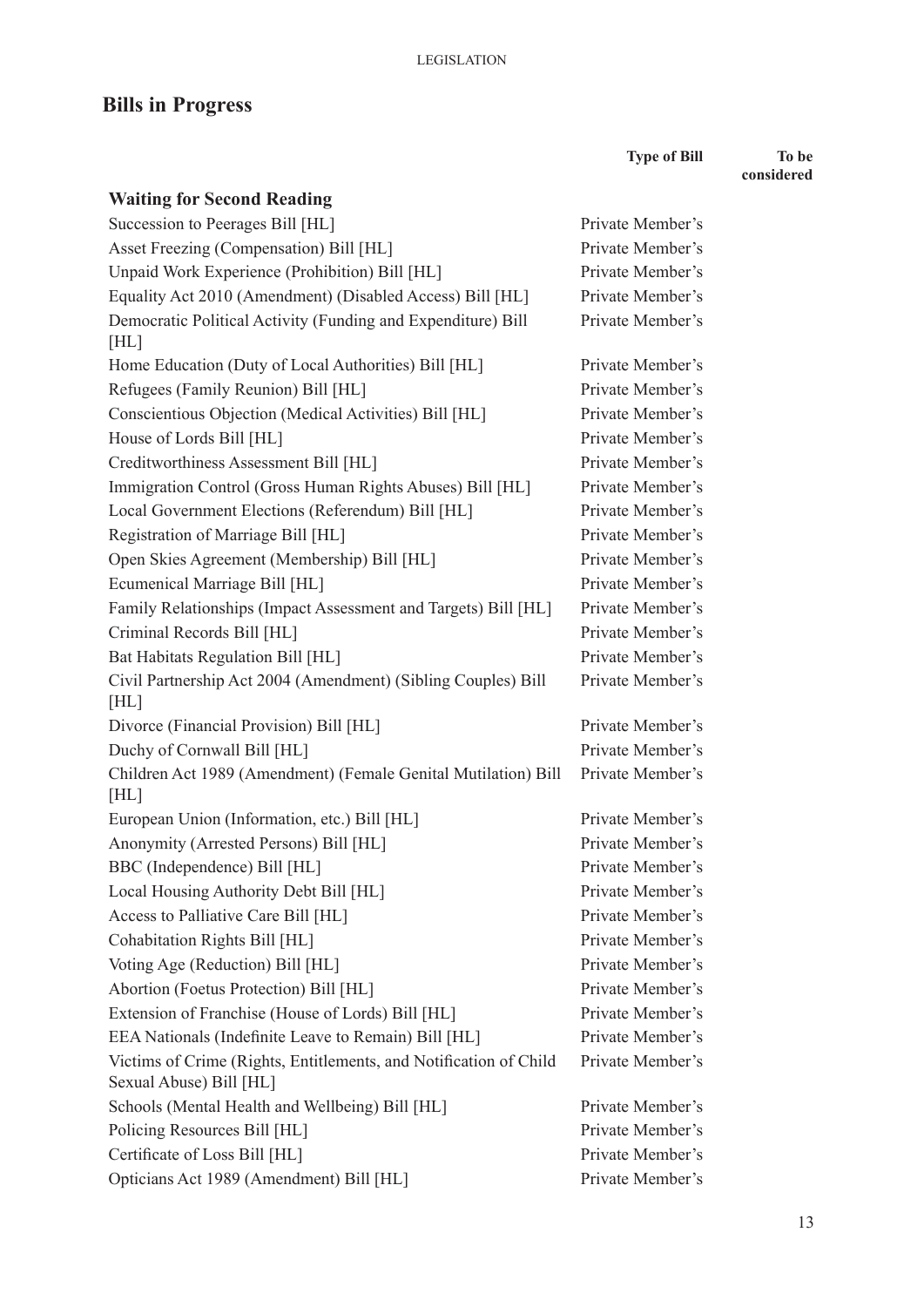#### **LEGISLATION**

| Digital Economy Act 2017 (Amendment) (Definition of Extreme<br>Pornography) Bill [HL] | Private Member's |            |
|---------------------------------------------------------------------------------------|------------------|------------|
| Marriage Act 1949 (Amendment) Bill [HL]                                               | Private Member's |            |
| Right to Die at Home Bill [HL]                                                        | Private Member's |            |
| Learning Disabilities (Review of Services) Bill [HL]                                  | Private Member's |            |
| European Union (Referendum on the Withdrawal Agreement) Bill<br>[HL]                  | Private Member's |            |
| Road Traffic Offenders (Surrender of Driving Licences Etc) Bill<br>[HL]               | Private Member's |            |
| Elections and Referendums (Advertising) Bill [HL]                                     | Private Member's |            |
| Abortion (Disability Equality) Bill [HL]                                              | Private Member's |            |
| Heritage Railways and Tramways (Voluntary Work) Bill [HL]                             | Private Member's |            |
| Unaccompanied Asylum Seeking Children (Legal Advice and<br>Appeals) Bill [HL]         | Private Member's |            |
| <b>BBC Licence Fee Bill [HL]</b>                                                      | Private Member's |            |
| Cosmetic Surgery (Standards) Bill [HL]                                                | Private Member's |            |
| Awards for Valour (Protection) Bill [HL]                                              | Private Member's |            |
| Modern Slavery (Transparency in Supply Chains) Bill [HL]                              | Private Member's |            |
| Property Boundaries (Resolution of Disputes) Bill [HL]                                | Private Member's |            |
| Civil Partnership Act 2004 (Amendment) (Mixed Sex Couples)<br>Bill [HL]               | Private Member's |            |
| Genocide Determination Bill [HL]                                                      | Private Member's |            |
| Kew Gardens (Leases) Bill [HL]                                                        | Private Member's |            |
| Carbon Emission Reductions Bill [HL]                                                  | Private Member's |            |
| Automatic Electoral Registration Bill [HL]                                            | Private Member's |            |
| Telecommunications Infrastructure (Relief from Non-Domestic<br>Rates) Bill            | Government       | 9 October  |
| Data Protection Bill [HL]                                                             | Government       | 10 October |
| <b>Committed to an Unopposed Bill Committee</b>                                       |                  |            |
| Richmond Burgage Pastures Bill [HL]                                                   | Private          |            |
| University of London Bill [HL]                                                        | Private          |            |
| <b>Committed to a Grand Committee</b>                                                 |                  |            |
| Air Travel Organisers' Licensing Bill                                                 | Government       | 11 October |
| <b>Committed to a Committee of the Whole House</b>                                    |                  |            |
| Space Industry Bill [HL]                                                              | Government       | 16 October |
| House of Lords (Hereditary Peers) (Abolition of By-Elections)<br>Bill [HL]            | Private Member's |            |
| Age of Criminal Responsibility Bill [HL]                                              | Private Member's |            |
| Modern Slavery (Victim Support) Bill [HL]                                             | Private Member's |            |
| <b>Waiting for Report</b>                                                             |                  |            |
| Armed Forces (Flexible Working) Bill [HL]                                             | Government       | 11 October |
| Financial Guidance and Claims Bill [HL]                                               | Government       |            |
| <b>Sent to the Commons</b>                                                            |                  |            |
| New Southgate Cemetery Bill [HL]                                                      | Private          |            |
|                                                                                       |                  |            |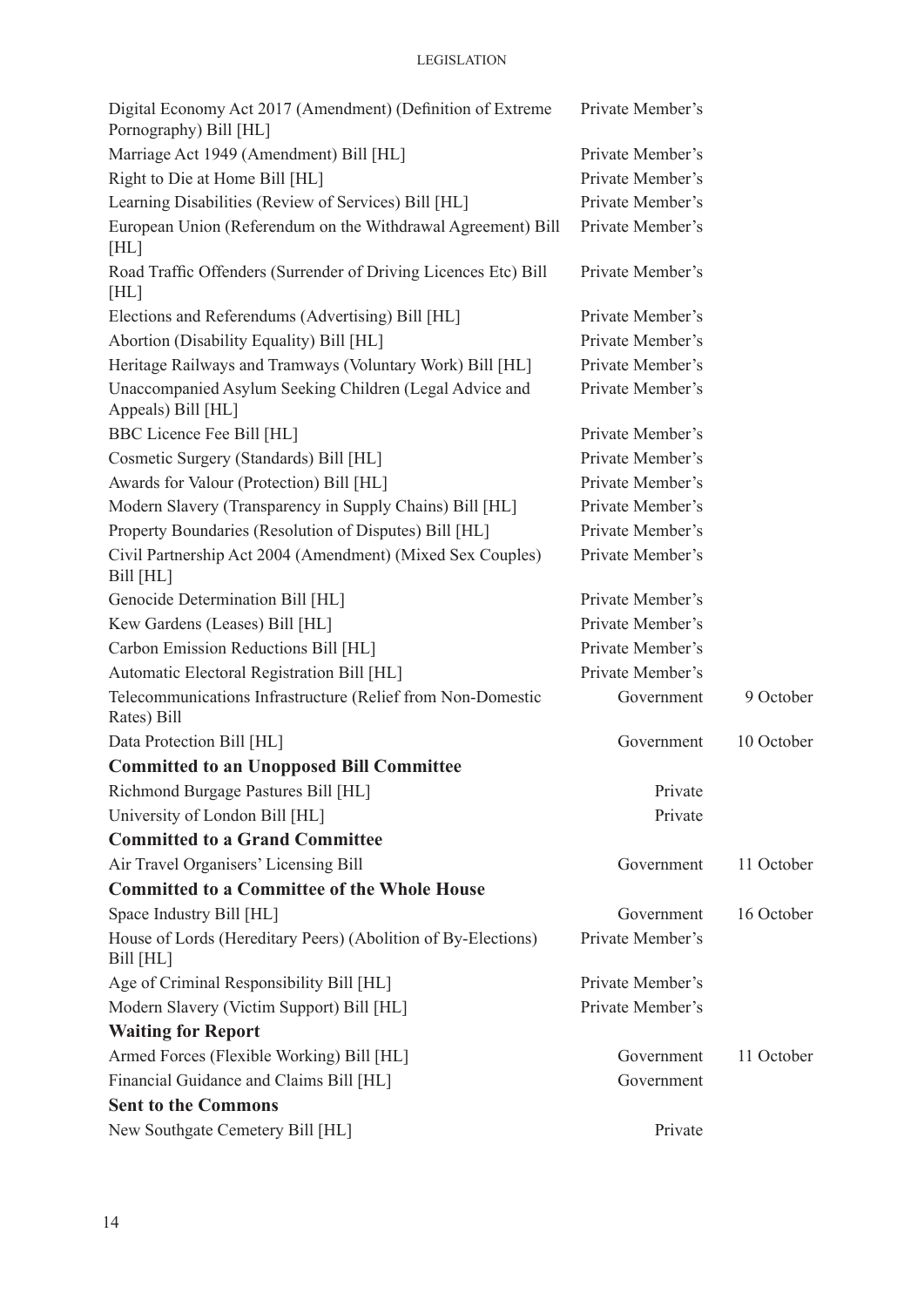# **Statutory Instruments in Progress**

# **Affirmative Instruments waiting for consideration by the Joint Committee on Statutory Instruments**

Draft International Headquarters and Defence Organisations (Designation and Privileges) Order 2017

Draft Unified Patent Court (Immunities and Privileges) Order 2017

Draft Pension Schemes Act 2015 (Transitional Provisions and Appropriate Independent Advice) (Amendment No. 2) Regulations 2017

Draft Banking Act 2009 (Service Providers to Payment Systems) Order 2017

Draft Misuse of Drugs Act 1971 (Amendment) (No. 2) Order 2017

Draft Renewables Obligation (Amendment) (Energy Intensive Industries) Order 2017

Draft Scotland Act 2016 (Onshore Petroleum) (Consequential Amendments) Regulations 2017 2017

Draft Small Business Commissioner (Scope and Scheme) Regulations 2017

Draft Greater Manchester Combined Authority (Public Health Functions) Order 2017

Draft Charitable Incorporated Organisations (Consequential Amendments) Order 2017

Draft Government Resources and Accounts Act 2000 (Audit of Public Bodies) Order 2017

Draft Scottish Banknote (Designation of Authorised Bank) Regulations 2017

Draft Small Business, Enterprise and Employment Act 2015 (Consequential Amendments, Savings and Transitional Provisions) Regulations 2017

Draft Criminal Justice (Scotland) Act 2016 (Consequential Provisions) Order 2017

Draft Business Contract Terms (Assignment of Receivables) Regulations 2017

Draft Community Drivers' Hours Offences (Enforcement) Regulations 2017

Draft Regulation of Social Housing (Influence of Local Authorities) (England) Regulations 2017

Draft Scotland Act 1998 (Insolvency Functions) Order 2017

Draft Scotland Act 1998 (Specification of Devolved Tax) (Wild Fisheries) Order 2017

Draft Selection of the President of Welsh Tribunals Regulations 2017

#### **Affirmative Instruments waiting for Affirmative Resolution**

Draft Hunting Act 2004 (Exempt Hunting) (Amendment) Order 2015 *7th Report from the Secondary Legislation Scrutiny Committee, Session 2015–16*

Draft Non-Contentious Probate Fees Order 2017 *26th Report from the Joint Committee on Statutory Instruments Session 2016–17, 28th Report from the Secondary Legislation Scrutiny Committee Session 2016–17*

Draft Trade Union (Deduction of Union Subscriptions from Wages in the Public Sector) Regulations 2017 *29th Report from the Secondary Legislation Scrutiny Committee, Session 2016–17*

Draft Electricity Capacity (Amendment) Regulations 2017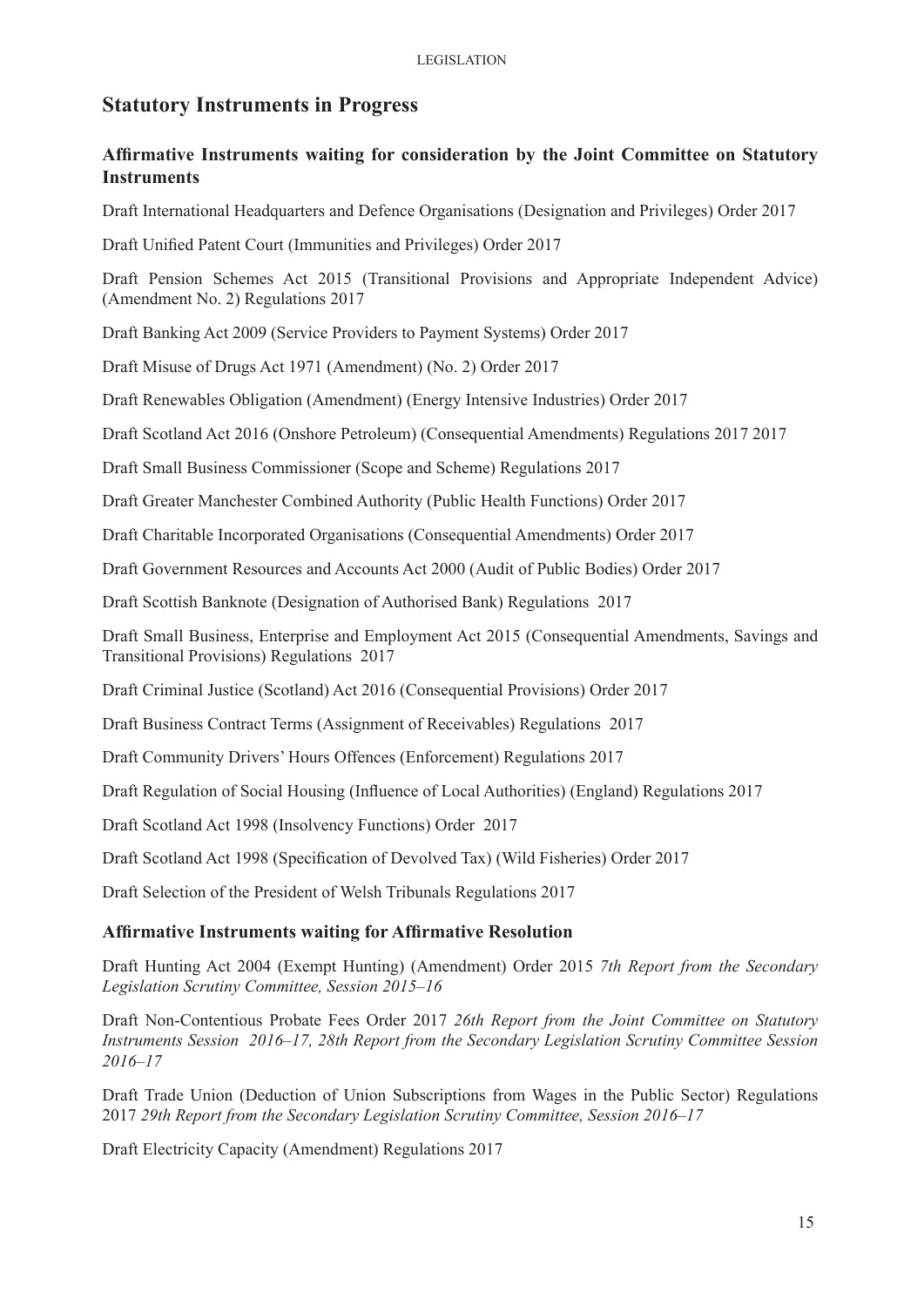Draft Electricity Supplier Obligations (Amendment and Excluded Electricity) (Amendment) Regulations 2017 *32nd Report from the Secondary Legislation Scrutiny Committee, Session 2016–17*

#### **Negative Instruments**

Universal Credit (Housing Costs Element for Claimants Aged 18 to 21) (Amendment) Regulations 2017 *28th Report from the Secondary Legislation Scrutiny Committee, Session 2016–17. Praying time expired 22 April.* 

Universal Credit (Tenant Incentive Scheme) Amendment Regulations 2017 *31st Report from the Secondary Legislation Scrutiny Committee, Session 2016–17. Praying time expired 29 June.* 

Social Security Benefit Up-rating Regulations 2017 *Not reported by the Secondary Legislation Scrutiny Committee. Praying time expired 22 June.*

Money Laundering, Terrorist Financing and Transfer of Funds (Information on the Payer) Regulations 2017 *2nd Report from the Secondary Legislation Scrutiny Committee. Praying time expires 9 October.* 

Information about People with Significant Control (Amendment) Regulations 2017 *2nd Report from the Secondary Legislation Scrutiny Committee. Praying time expires 10 October.* 

Scottish Partnerships (Register of People with Significant Control) Regulations 2017 *2nd Report from the Secondary Legislation Scrutiny Committee. Praying time expires 10 October.* 

National Health Service (Pharmaceutical and Local Pharmaceutical Services) (Amendment) Regulations 2017 *Not reported by the Secondary Legislation Scrutiny Committee. Praying time expires 17 October.* 

Universal Credit (Housing Costs Element for Claimants Aged 18 to 21) (Amendment) Regulations (Northern Ireland) 2017 *3rd Report from the Secondary Legislation Scrutiny Committee. Praying time expires 24 October.* 

Criminal Justice (European Investigation Order) Regulations 2017 *4th and 5th Reports from the Secondary Legislation Scrutiny Committee. Praying time expires 27 October.* 

School Teachers' Pay and Conditions Order 2017 *5th Report from the Secondary Legislation Scrutiny Committee. Praying time expires 7 November.* 

Social Security (Restrictions on Amounts for Children and Qualifying Young Persons) (Amendment) Regulations (Northern Ireland) 2017 *1st Report from the Secondary Legislation Scrutiny Committee. Praying time expired 19 July.* 

## **Other Instruments**

Draft Airports National Policy Statement: new runway capacity and infrastructure at airports in the South East of England

# **Retirement**

*The following member of the House has given notice of her intention to retire.*

Baroness Trumpington (24 October)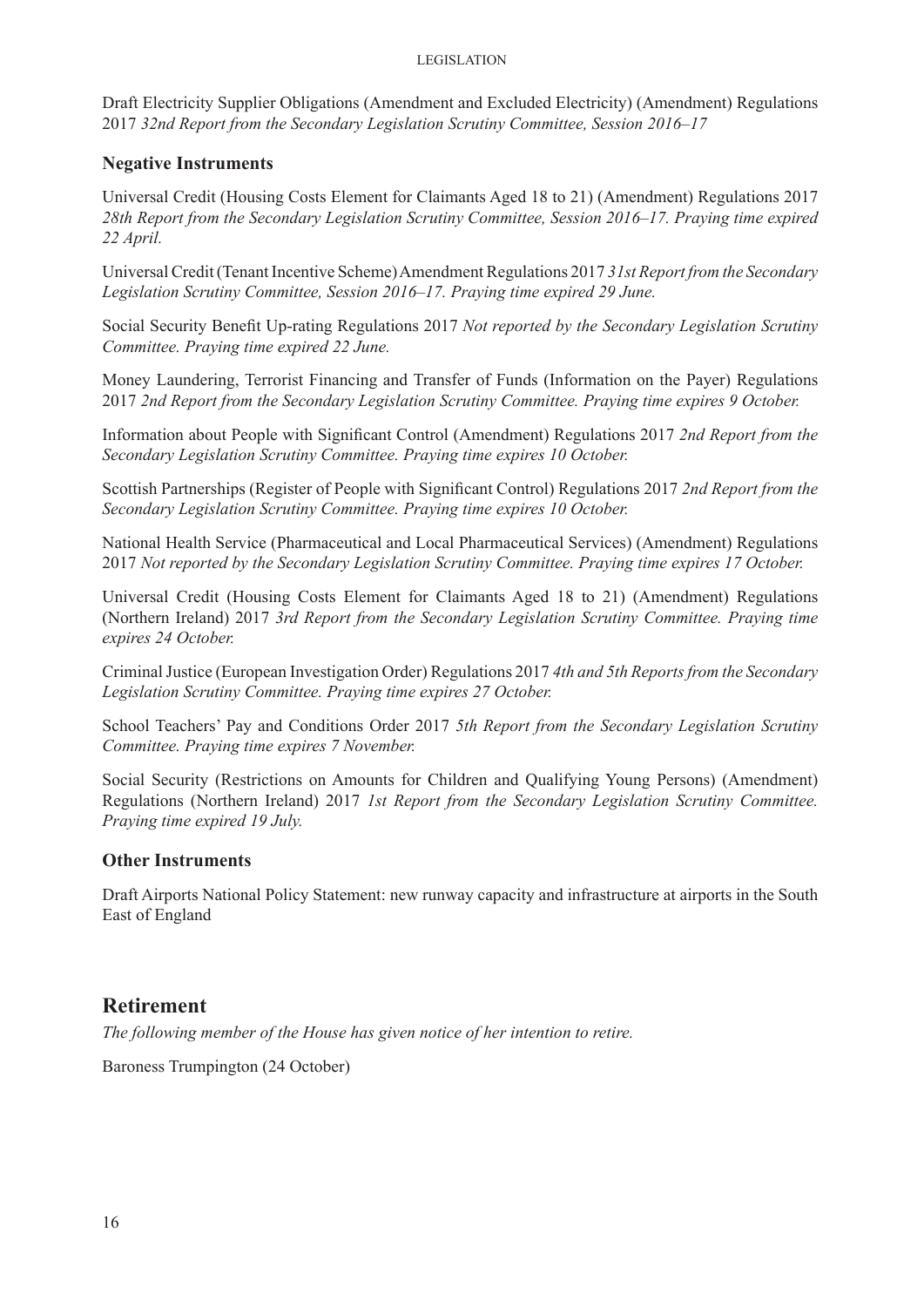# **Committees**

*Unless otherwise indicated, Committees meet in the Lords' rooms in the Committee Corridor. Only the next meeting of each Committee is listed below. Further details of these meetings, and of planned further meetings, may be found in the House of Lords Committees Weekly Bulletin.*

# **Tuesday 10 October**

| Science and Technology Committee                                | Room 4A                         | 10.00am            |
|-----------------------------------------------------------------|---------------------------------|--------------------|
| EU Justice Sub-Committee                                        | Room 3                          | 10.30am            |
| <b>Communications Committee</b>                                 | London                          | 10.30am            |
| Political Polling and Digital Media Committee                   | Room 2                          | 10.45am            |
| Natural Environment and Rural Communities Act 2006<br>Committee | Room 1                          | 11.00am            |
| Artificial Intelligence Committee                               | Room 4A                         | 3.15pm             |
| Economic Affairs Committee                                      | Room 1                          | 3.30pm             |
| Secondary Legislation Scrutiny Committee                        | Room 3A                         | 3.45pm             |
| European Union Committee                                        | Room 3                          | 4.00pm             |
| <b>Wednesday 11 October</b>                                     |                                 |                    |
| EU Financial Affairs Sub-Committee                              | Room 4A                         | 10.00am            |
| EU Energy and Environment Sub-Committee                         | Room 2                          | 10.00am            |
| EU Home Affairs Sub-Committee                                   | Room 3                          | 10.00am            |
| <b>Constitution Committee</b>                                   | Room 1                          | 10.15am            |
| Citizenship and Civic Engagement Committee                      | Room 3A                         | 10.30am            |
| <b>International Relations Committee</b>                        | Room 4                          | 10.30am            |
| <b>Thursday 12 October</b>                                      |                                 |                    |
| EU External Affairs Sub-Committee                               | Room 1                          | 10.00am            |
| <b>Wednesday 18 October</b>                                     |                                 |                    |
| Delegated Powers and Regulatory Reform Committee                | Room 2A                         | 10.30am            |
| <b>Finance Committee</b>                                        | Other (Parliamentary<br>Estate) | 4.15pm             |
| <b>Monday 23 October</b>                                        |                                 |                    |
| <b>Audit Committee</b>                                          | Room 2A                         | 4.00 <sub>pm</sub> |
| <b>Thursday 26 October</b>                                      |                                 |                    |
| <b>Services Committee</b>                                       | Other (Parliamentary<br>Estate) | 2.00 <sub>pm</sub> |
| <b>Monday 30 October</b>                                        |                                 |                    |
| Procedure Committee                                             | Room 1                          | 4.15pm             |
| <b>Tuesday 31 October</b>                                       |                                 |                    |
| <b>Liaison Committee</b>                                        | Room 2A                         | 4.00 <sub>pm</sub> |
| <b>Wednesday 15 November</b>                                    |                                 |                    |
| House of Lords Commission                                       | Committee Room G                | 10.30am            |